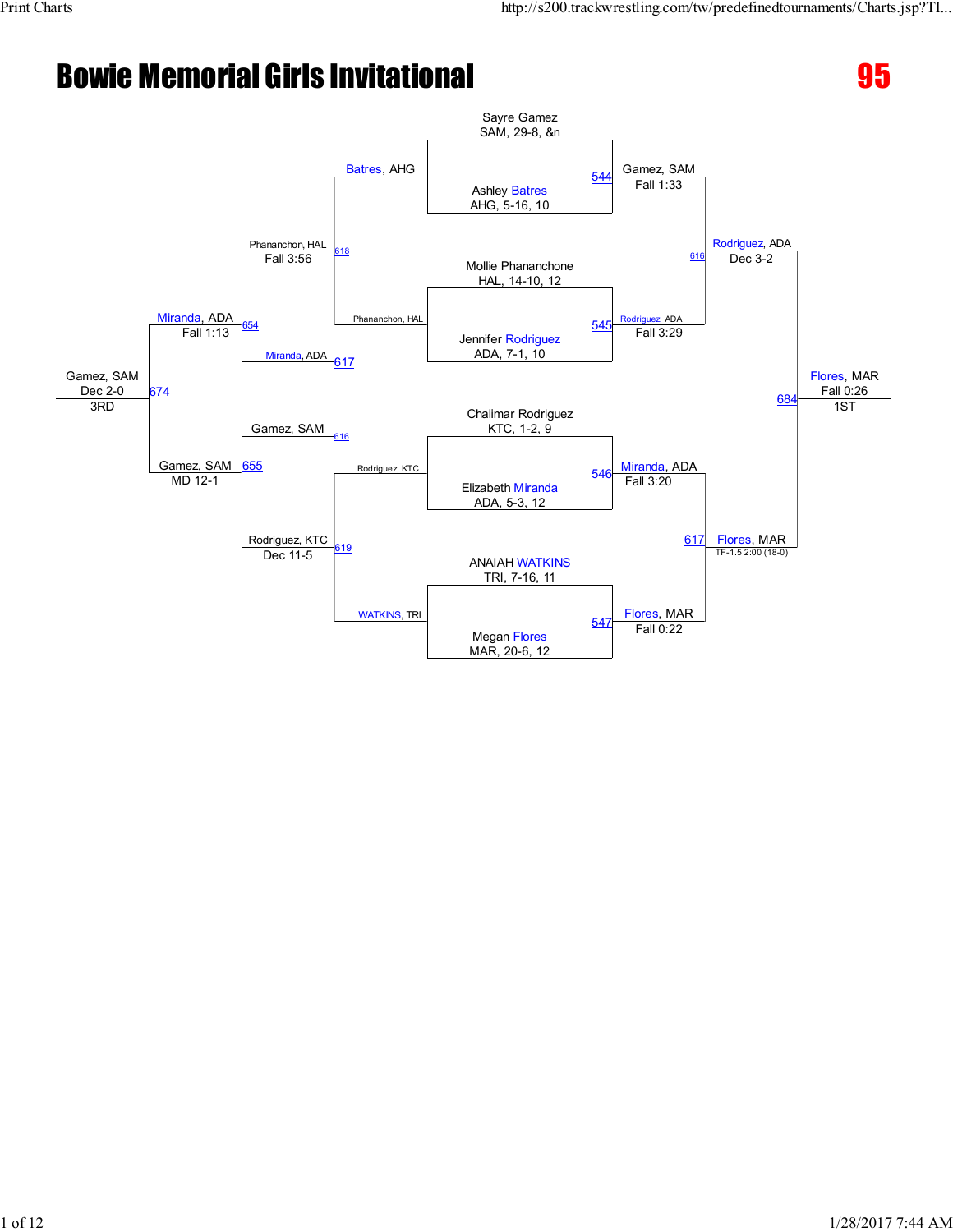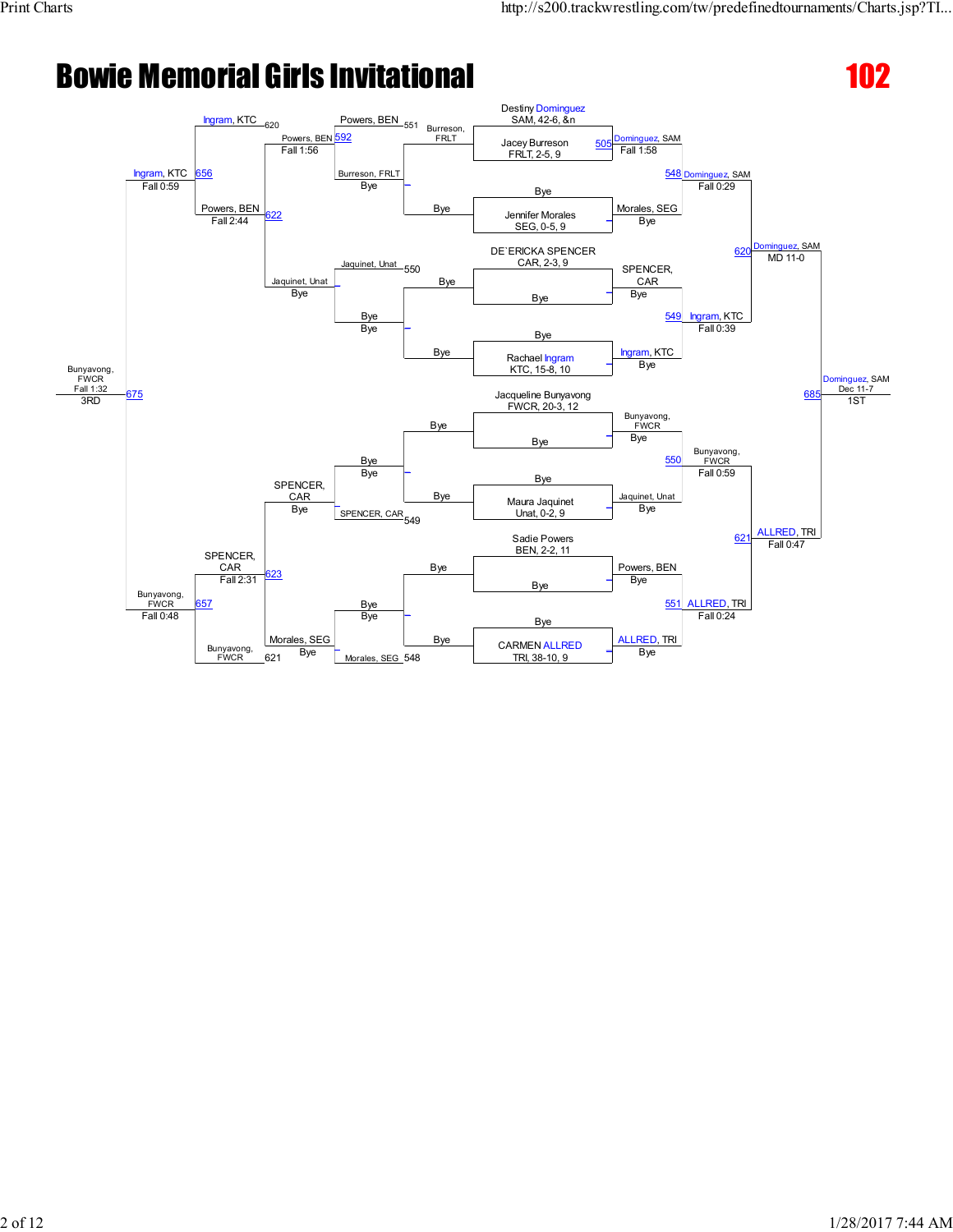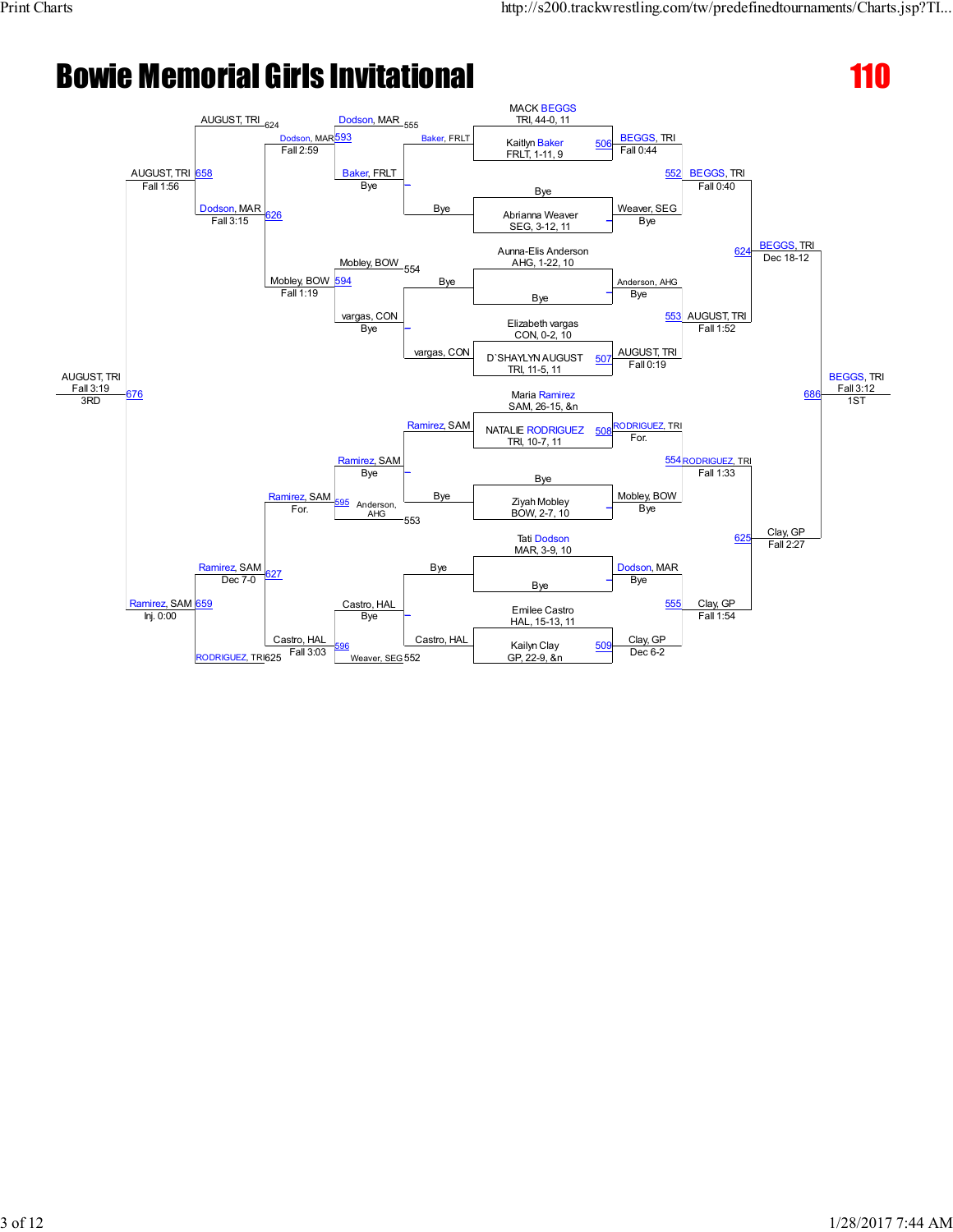

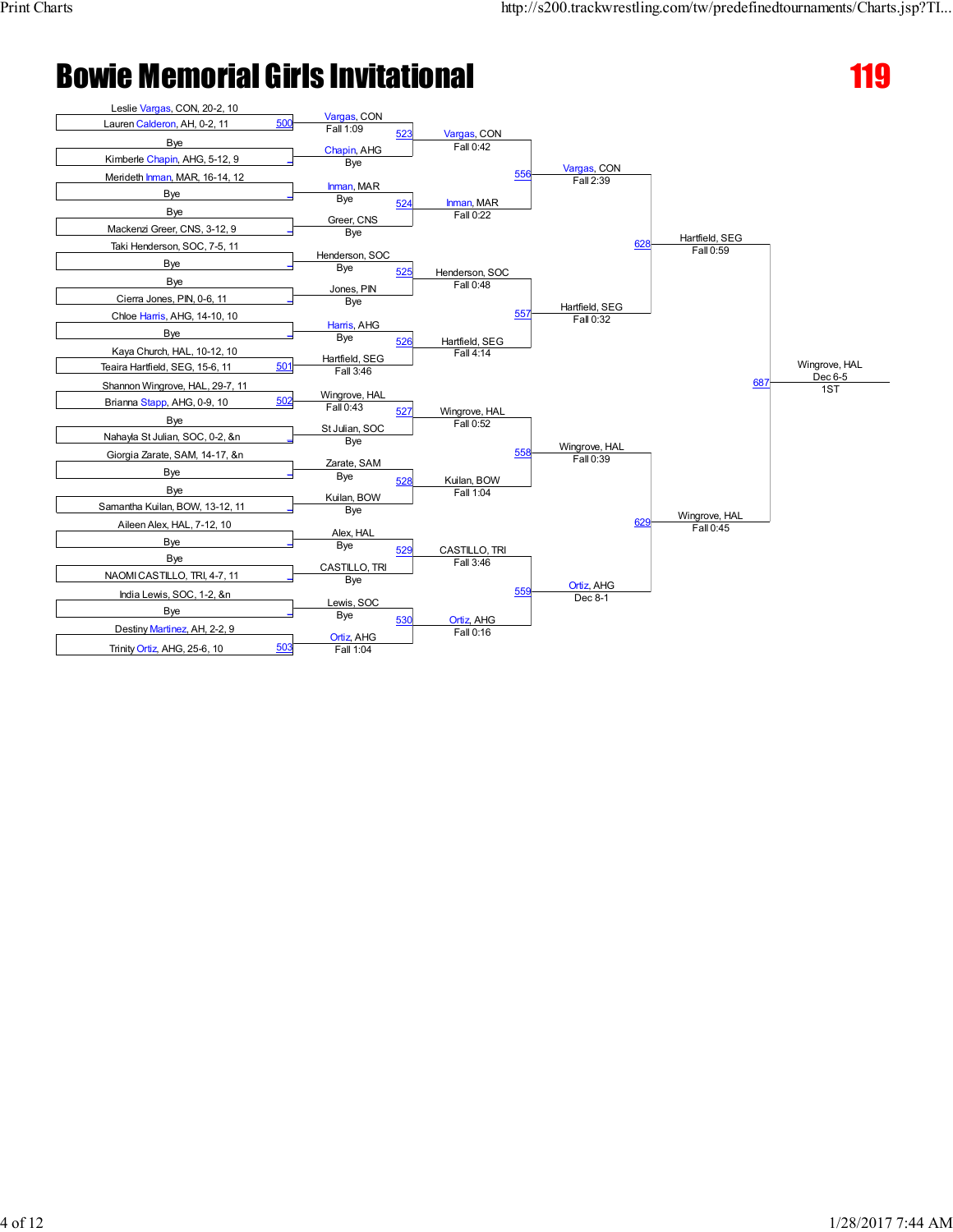# 119

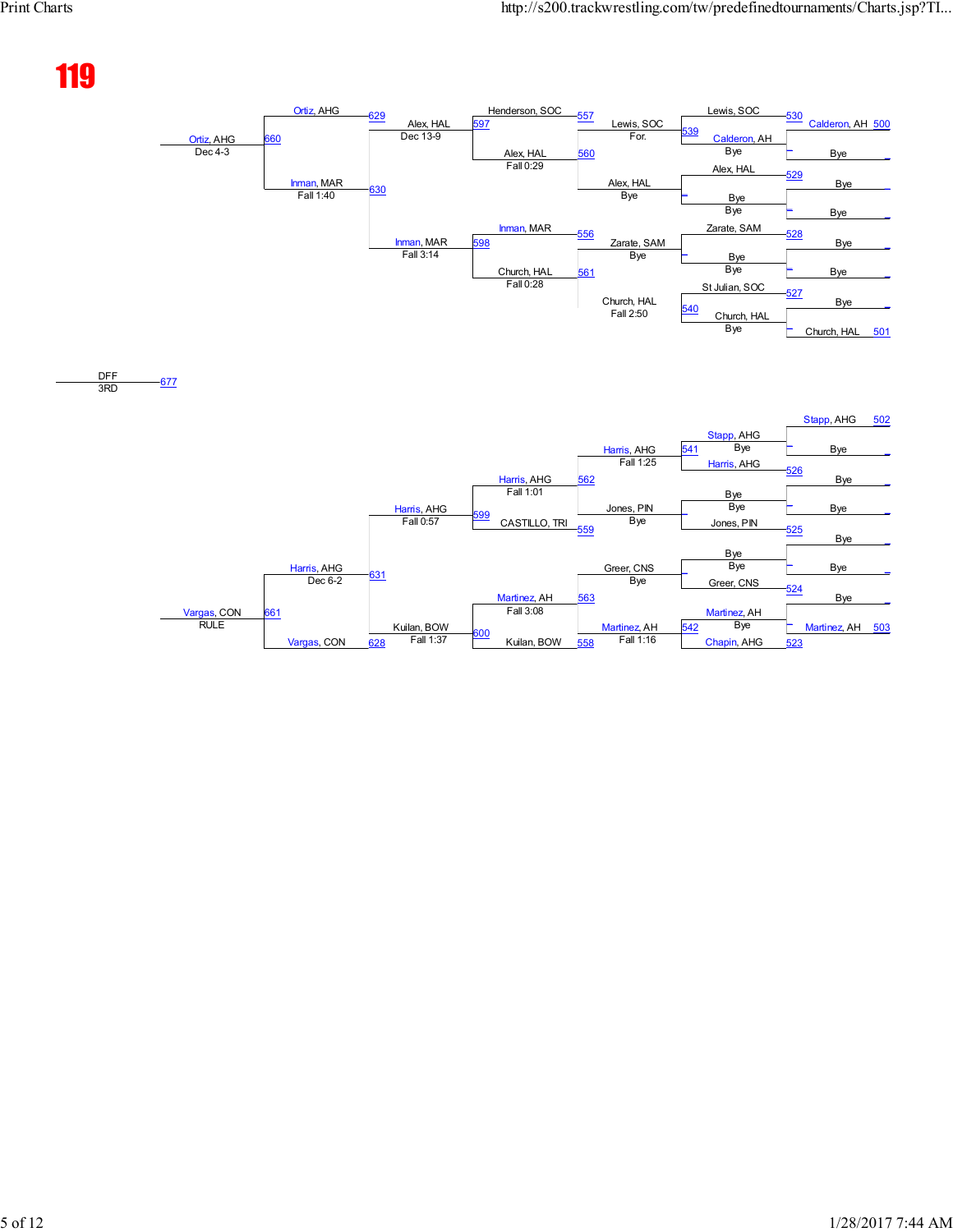

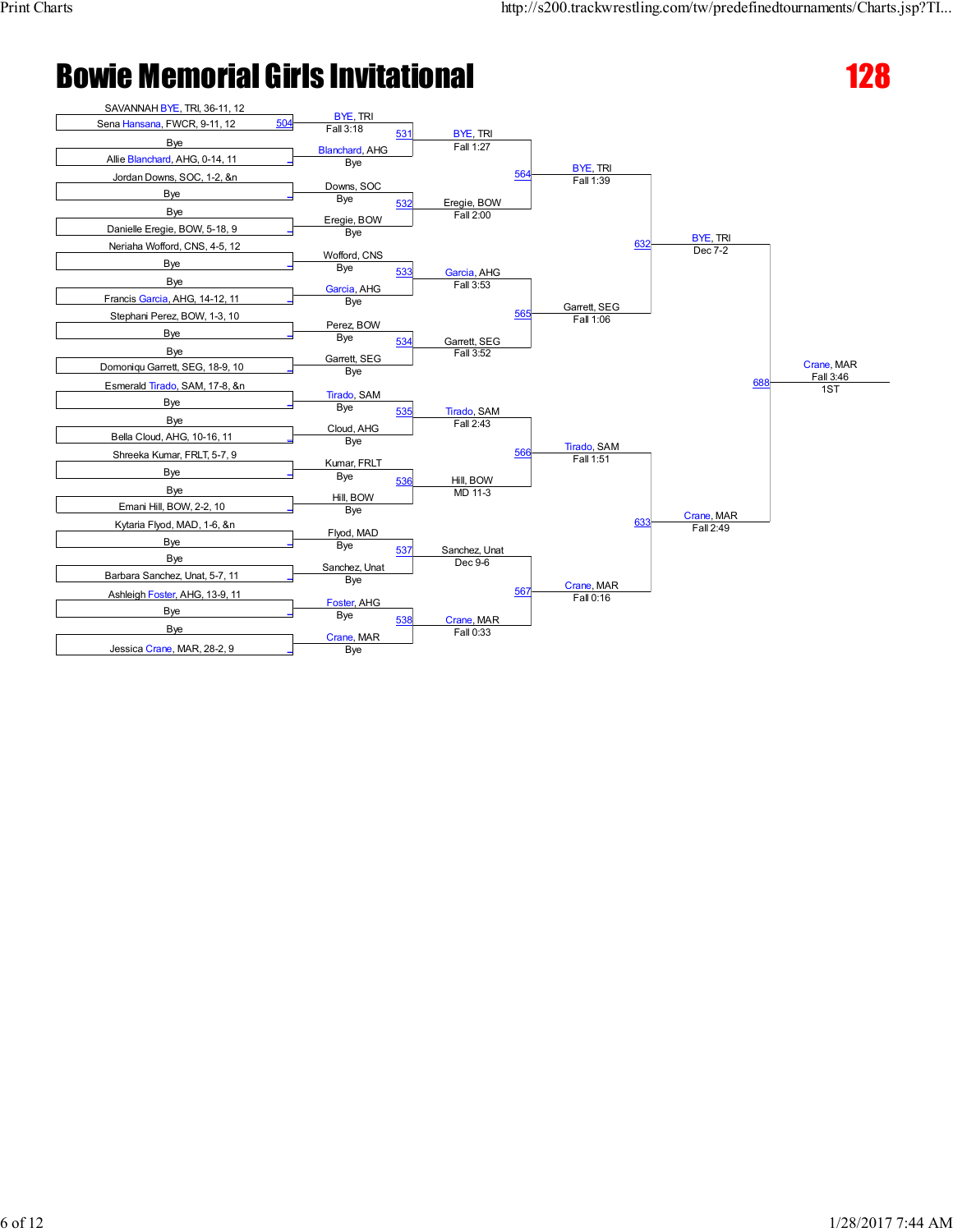## 128

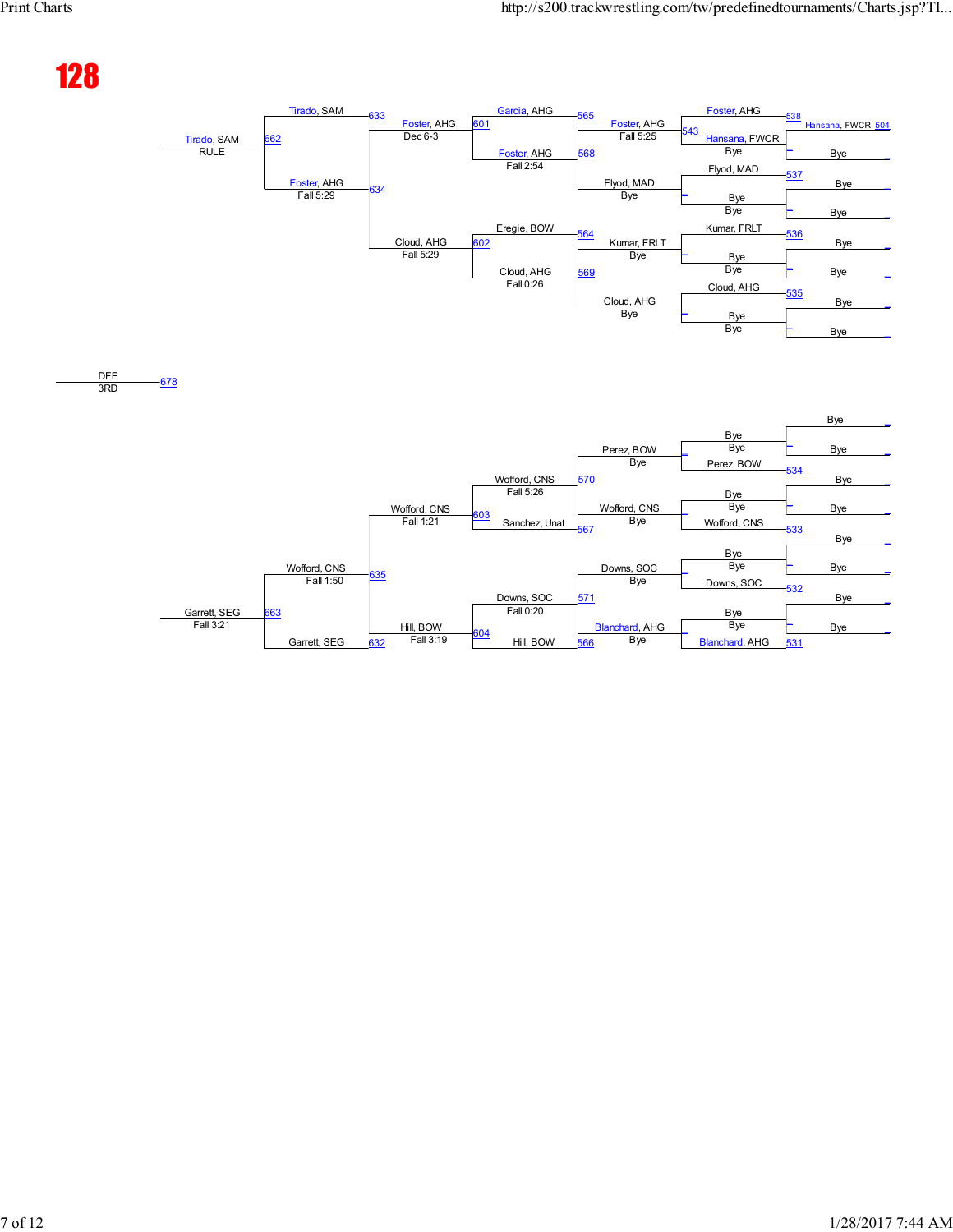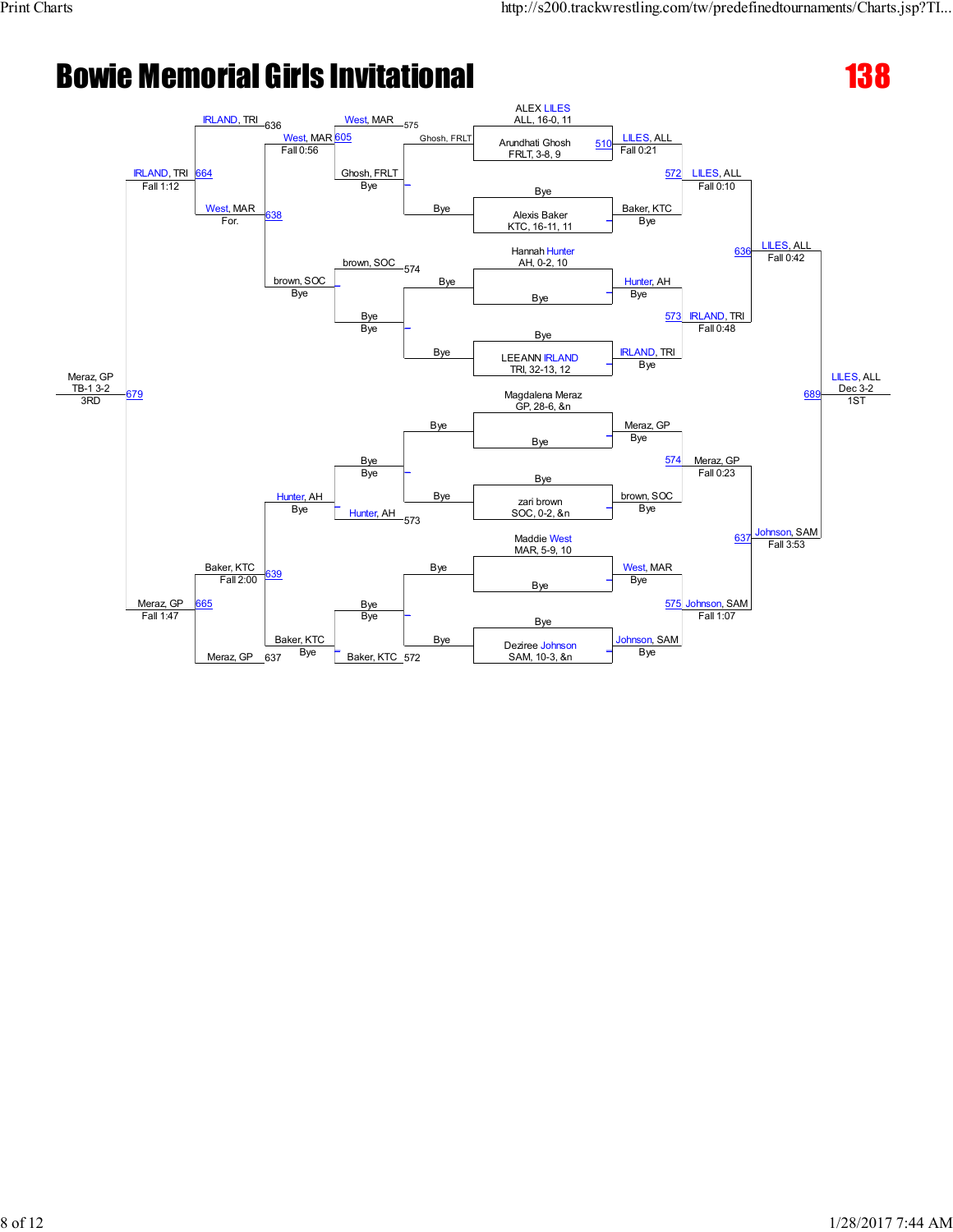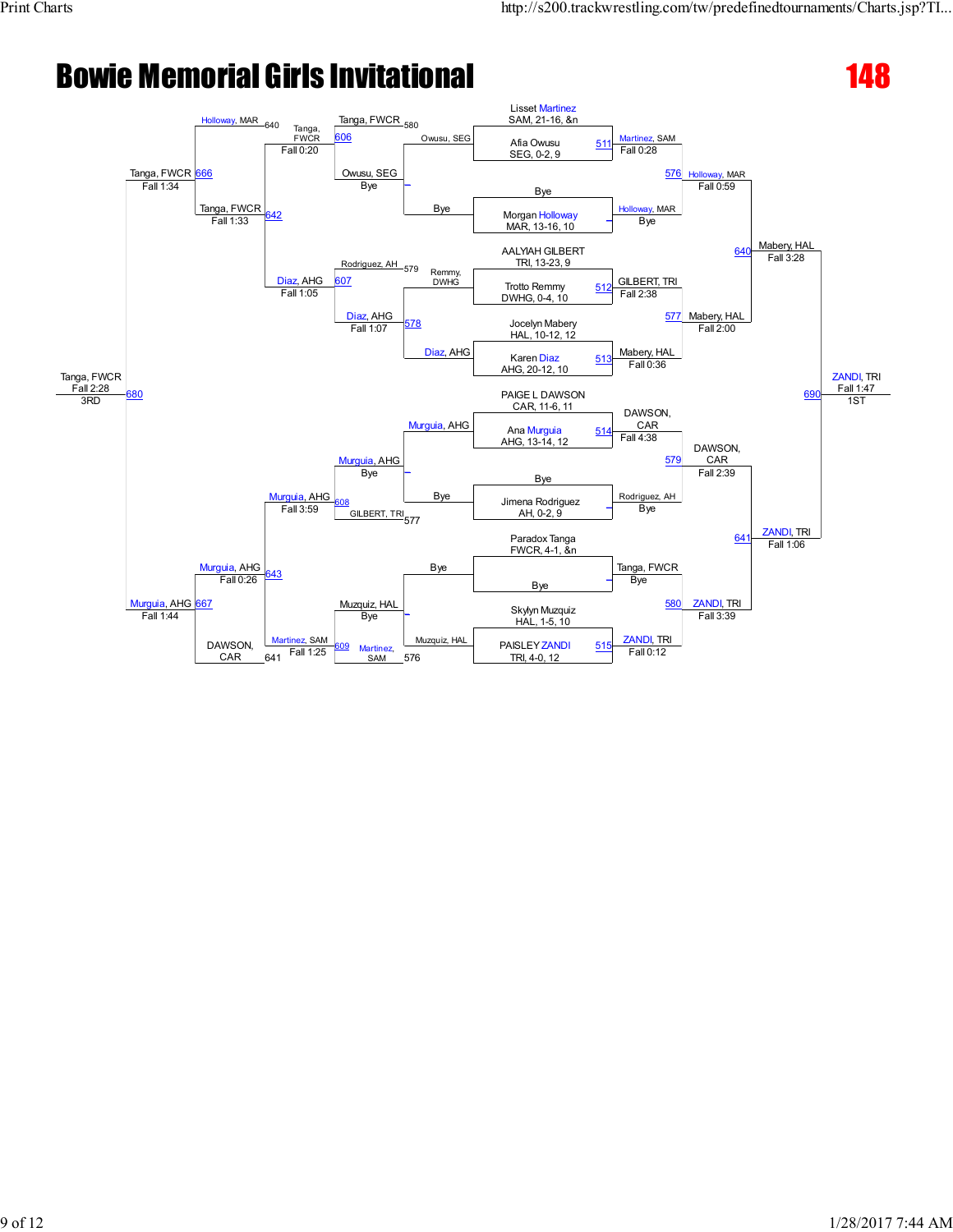

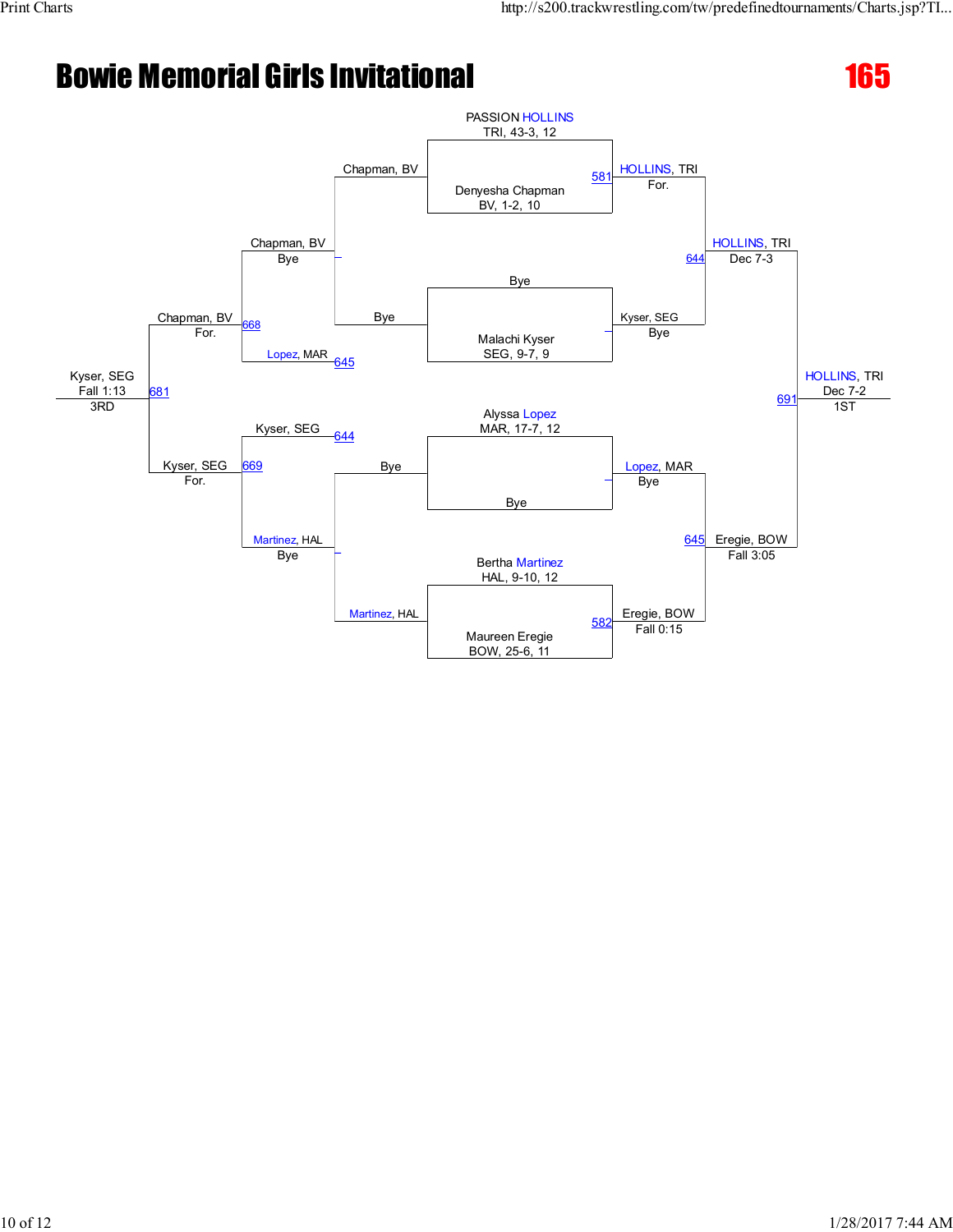